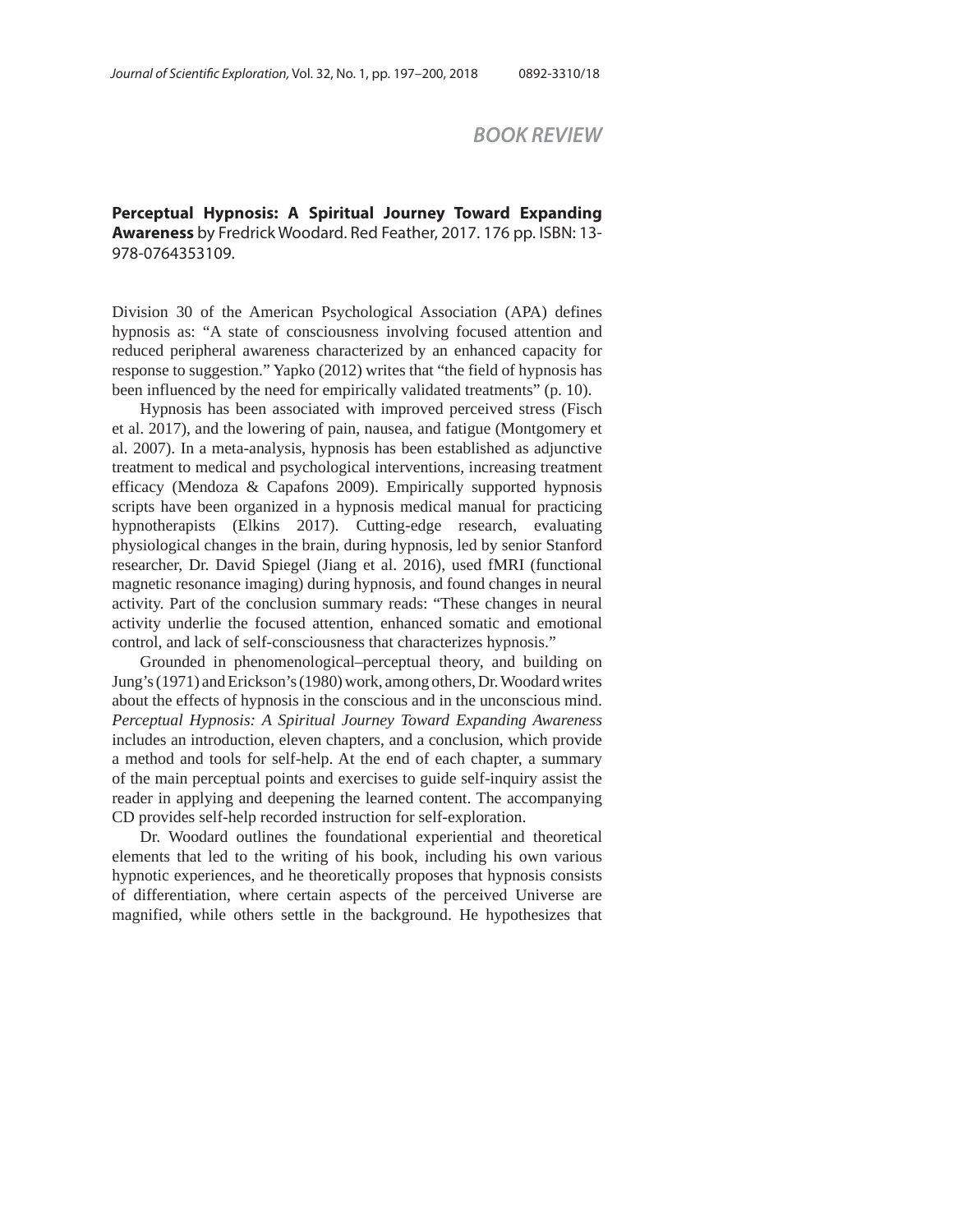hypnosis works within three levels of awareness, including a higher self, a conscious mind, and a subconscious mind, stating that "perceptual hypnosis is a spiritual phenomenon" (p. 52).

Dr. Woodard describes the Christian experience of stigmata, or spontaneous bleeding in the body, corresponding to Jesus Christ's wounds at crucifixion. He suggests that the physical manifestation of stigmata is a consequence of similar mechanisms found in hypnosis, where psychological factors cause physiological changes. He goes on to provide an overview of paranormal phenomena. Finally, he proposes five principles of perceptual hypnosis as guidelines for successful practice.

Dr. Woodard's passion about the subject of hypnosis comes through his writing. A major issue with his book, however, is that although hypnosis has been established as an evidence-based intervention, Dr. Woodard's writing does not reflect the current empirical literature. He tends to focus on his own experience and interpretations of complex human phenomena.

Dr. Woodard provides a useful introduction to hypnosis for beginners, for example by explaining the concepts of differentiation, expanded awareness, and perceptual changes in phenomenological–perceptual theory. However, these concepts are difficult to define and to measure; they are in need of empirical validation.

Similarly, the term "spiritual" lacks definition, and it is broadly used. Questions about the nature and characteristics of spirituality remain unanswered. Empirical studies are needed to begin to answer some of these questions. In addition, when discussing hypnosis, religion, and spirituality, Dr. Woodard tends to focus on the Christian experience, instead of including discussion about other religions as well. Chapter Nine's title, which includes the words religion and spirituality, suggests that several religions would be discussed, however that is not the case. Dr. Woodard writes primarily about Christianity.

An example of a comprehensive overview of hypnotic practices in world religions is provided by Brugnoli (2014). She summarizes the beliefs and practices of mindfulness and meditation, in Buddhism, Zen Buddhism, Christian Meditation, Hinduism, Islam Meditation, Jainism, Judaism, Native Americans, and Taoism, in the context of providing hypnosis in palliative care.

An explanation of how perceptual hypnosis relates to contemporary hypnosis research would have made Dr. Woodard's writing stronger from an academic perspective. A discussion about potential similarities or key differences between perceptual hypnosis and the empirical work from leading researchers, for example Gary Elkins, Guy Montgomery, or David Spiegel, would have enriched Dr. Woodard's book.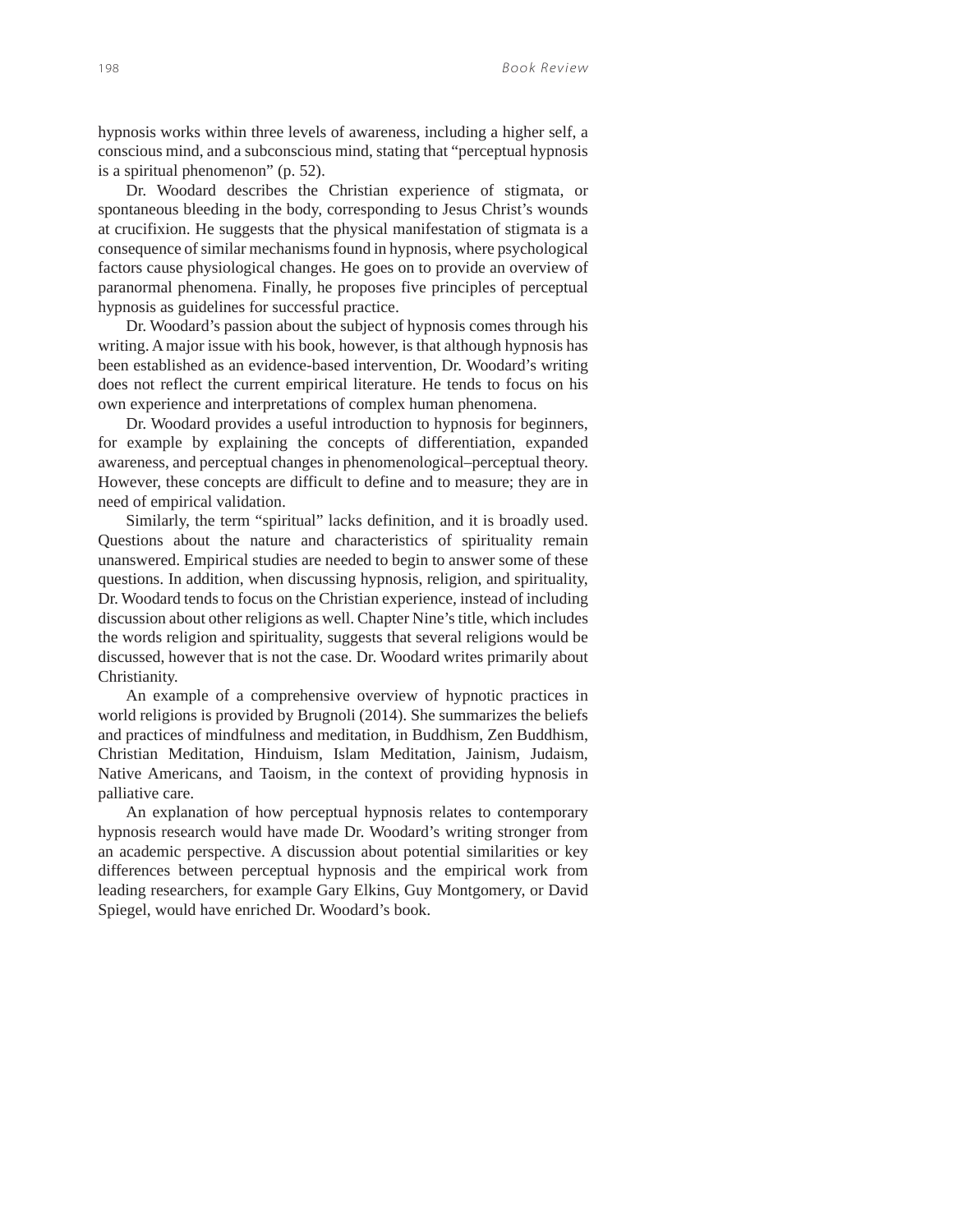In addition, an analysis about Dr. Woodard's perceptual hypnosis theory, compared with key historical perspectives on hypnosis would have provided context in Dr. Woodard's work. A discussion about how perceptual hypnosis was influenced, or not influenced, for example by Sigmund Freud's psychoanalysis (Bachner-Melman & Lichtenbert 2001), recognized as a precursor to contemporary hypnosis, or Pierre Janet's early hypnosis and dissociation work (Haule 1986), would have provided further insight into the theory of perceptual hypnosis. Dr. Woodard does state that differentiation is not



dissociation (pp. 19, 20), however further inquiry into specific differences between the two terms, linking the discussion to well-known authors' works, would have explained further perceptual hypnosis theoretically.

Finally, even though Coe (2014) suggests the need for studies about readers' expectations to improve indexing practices, there is general agreement in the academic community that indexing reflects scholarly work, and it provides benefits to the end-users, such as easier access to specific themes, concepts, and information. Dr. Woodard's book would have benefitted from an index.

In conclusion, *Perceptual Hypnosis: A Spiritual Journey Toward Expanding Awareness* might be an appropriate introductory book for hypnosis beginners because it provides basic knowledge about the practice of hypnosis, useful summaries of perceptual points, a written hypnosis script, and a hypnosis CD recording. However, from an empirical standpoint, it lacks rigor and grounding in science. It does not add knowledge to the current scientific discussions in the field of hypnosis, such as the efficacy of hypnosis in treating various psychological and medical conditions, and the physiological effects of hypnosis in the brain. Also, empirical validation of how perceptual hypnosis is a spiritual phenomenon is needed, and indexing would have improved the book from an academic standpoint.

## **FLAVIO R. EPSTEIN**

## **References Cited**

Bachner-Melman, R., & Lichtenberg, P. (2001). Freud's relevance to hypnosis: A reevaluation. American Journal of Clinical Hypnosis, 44(1):37–50.

Brugnoli, M. P. (2014). Clinical Hypnosis in Pain Therapy and Palliative Care: A Handbook of Techniques for Improving the Patient's Physical and Psychological Well-Being. Springfield, IL: Charles C. Thomas.